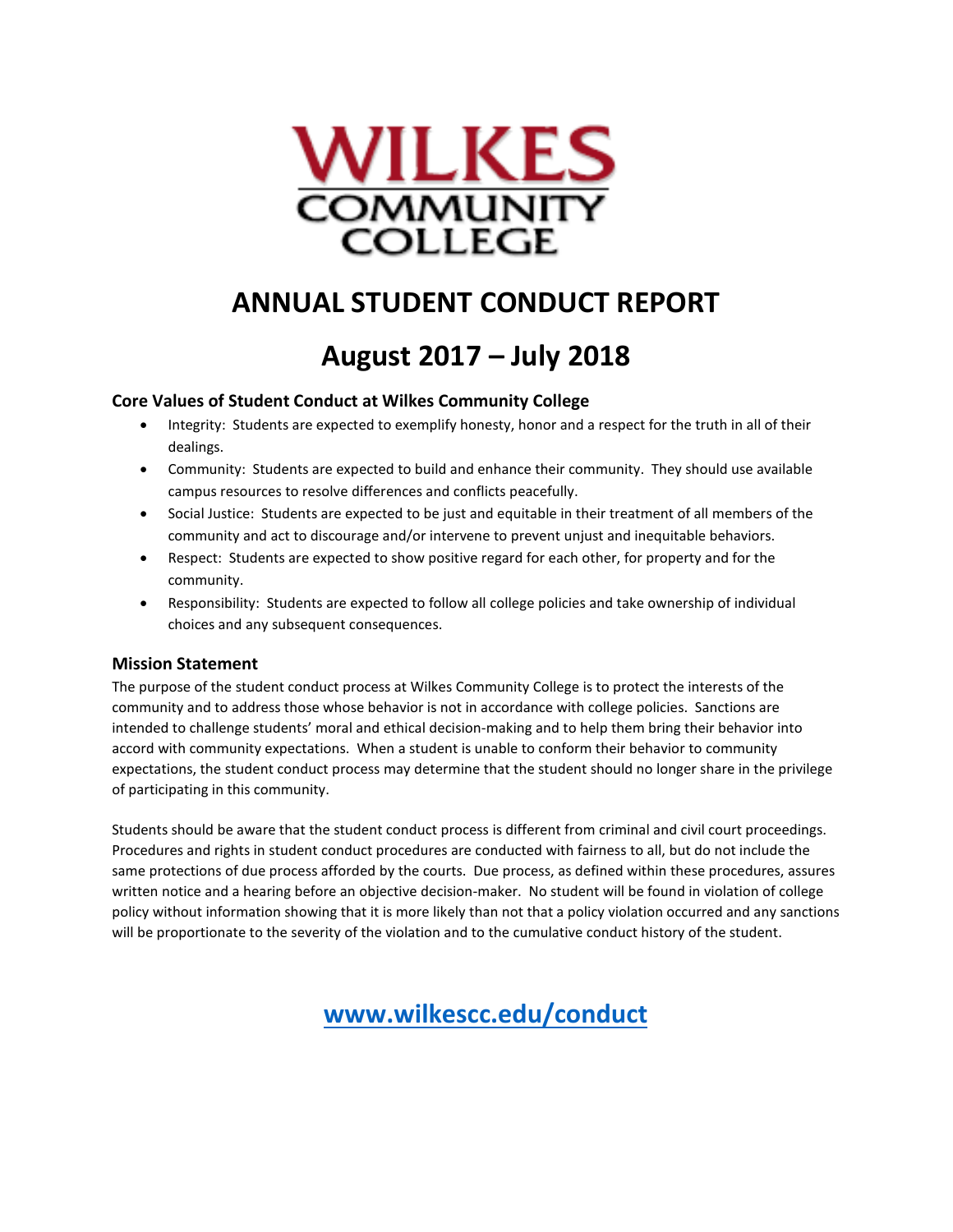#### **Classification of Case Types:**

- **Academic Integrity:** Any case that involved some form of academic dishonesty (cheating, fabrication and falsification, plagiarism, abuse of academic materials, or complicity in academic dishonesty). See pages 3-4 of the Code of Student Conduct for additional details.
- **Care Team:** Any case that involved a report concerning a student who was in distress and/or whose behavior was of concern to others. The behaviors reported may or may not have involved a violation of college policies/rules. Note: The goal of the Care Team is to provide support to students before situations rise to crisis levels. During the 2017-2018 school year, the WCC Care Team was officially organized in preparation for implementation at the beginning of the 2018-19 school year. A team of SS staff and Campus Police worked together in an unofficial capacity during the 2017-2018 school year to address Care Team related cases. Go to [www.wilkescc.edu/care](http://www.wilkescc.edu/care) for more details.
- **Conduct:** Any case that involved a violation of the rules of conduct, excluding academic integrity/dishonesty cases. See pages 4 – 8 of the Code of Student Conduct for additional details.
- **Information Only:** Any case that involved a first time, low level offense that resulted in a verbal warning/policy reminder being provided to a student regarding the rule(s) of conduct that were violated. Verbal warnings are not added to a student's official conduct record.



#### **Overview of Cases**

| Case Type<br>*See Case Type<br>descriptions at top of<br>page. | <b>Number of Cases</b><br>by Type |
|----------------------------------------------------------------|-----------------------------------|
| <b>Academic Integrity</b>                                      | 16                                |
| Care Team                                                      | q                                 |
| Conduct                                                        | 12                                |
| Information Only                                               | 5                                 |
| Total                                                          | 42 total cases by type            |

**\*Note: One case involved a single student who had both conduct and academic integrity violations. A total of 41 individual students were involved in 42 cases (by type).**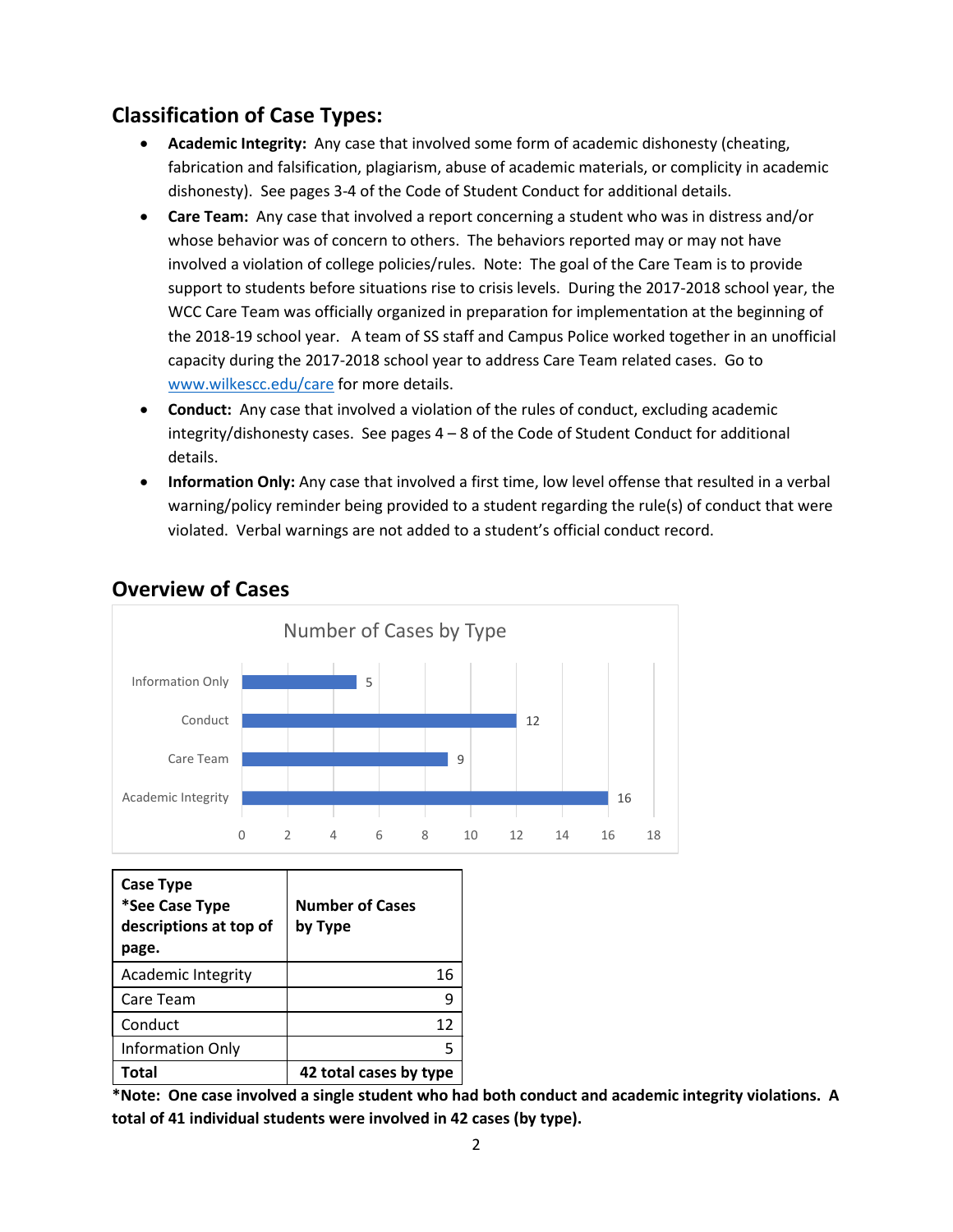

# **Monthly Breakdown of Cases by Individual Students**

| <b>Month</b> | <b>Number of Individuals</b> |
|--------------|------------------------------|
| August       | $\overline{2}$               |
| September    | 4                            |
| October      | 1                            |
| November     | 6                            |
| December     | 2                            |
| January      | 2                            |
| February     | 7                            |
| March        | $\overline{2}$               |
| April        | $\overline{2}$               |
| May          | 9                            |
| June         | 3                            |
| July         | 1                            |
| <b>Total</b> | 41 individual students       |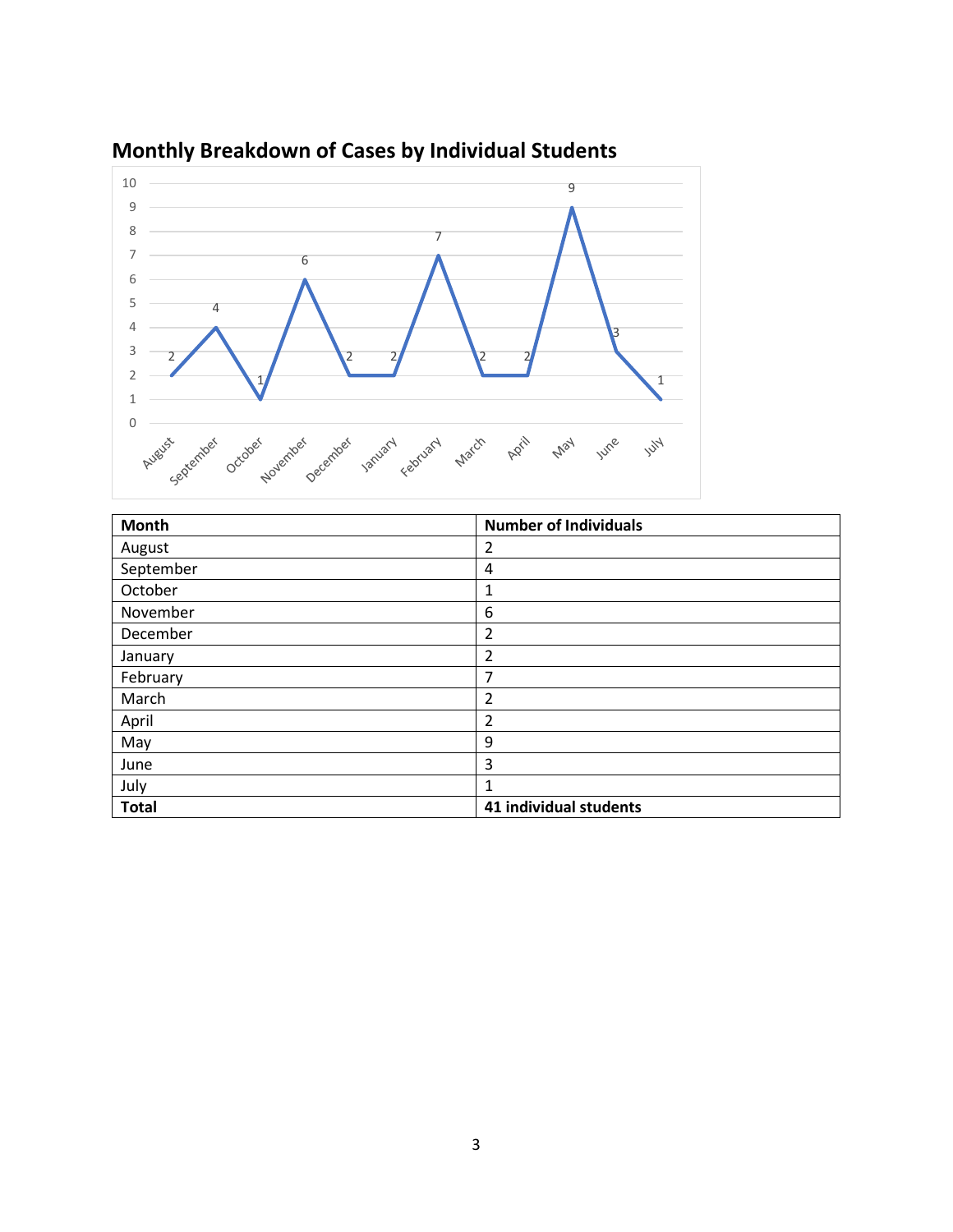# **Case Types by Month**



|              | <b>Academic</b><br>Integrity | Care<br>Team   | <b>Conduct</b> | Information<br>Only | <b>Total Cases by</b><br>Month |
|--------------|------------------------------|----------------|----------------|---------------------|--------------------------------|
| August       |                              | $\mathbf{1}$   | $\mathbf{1}$   |                     | $\overline{2}$                 |
| September    |                              | $\overline{2}$ | $\overline{2}$ |                     | 4                              |
| October      |                              |                | $\mathbf{1}$   |                     | 1                              |
| November     | $\overline{2}$               | 1              | $\overline{2}$ | 1                   | 6                              |
| December     | 1                            | 1              |                |                     | $\overline{2}$                 |
| January      |                              |                | $\mathbf{1}$   | 1                   | $\overline{2}$                 |
| February     | 1                            | $\overline{2}$ | $\mathbf{1}$   | 3                   | $\overline{7}$                 |
| March        | $\overline{2}$               |                |                |                     | $\overline{2}$                 |
| April        | $\overline{2}$               |                |                |                     | $\overline{2}$                 |
| May          | 5                            | $\overline{2}$ | $\overline{2}$ |                     | 9                              |
| June         | $\overline{2}$               |                | 1              |                     | 3                              |
| July         | 1                            |                | $\mathbf{1}$   |                     | $\overline{2}$                 |
| <b>Total</b> | 16                           | 9              | 12             | 5                   | $= 42$ cases by type           |

**\*Note: One case involved a single student who had both conduct and academic integrity violations. A total of 41 individual students were involved in 42 cases (by type).**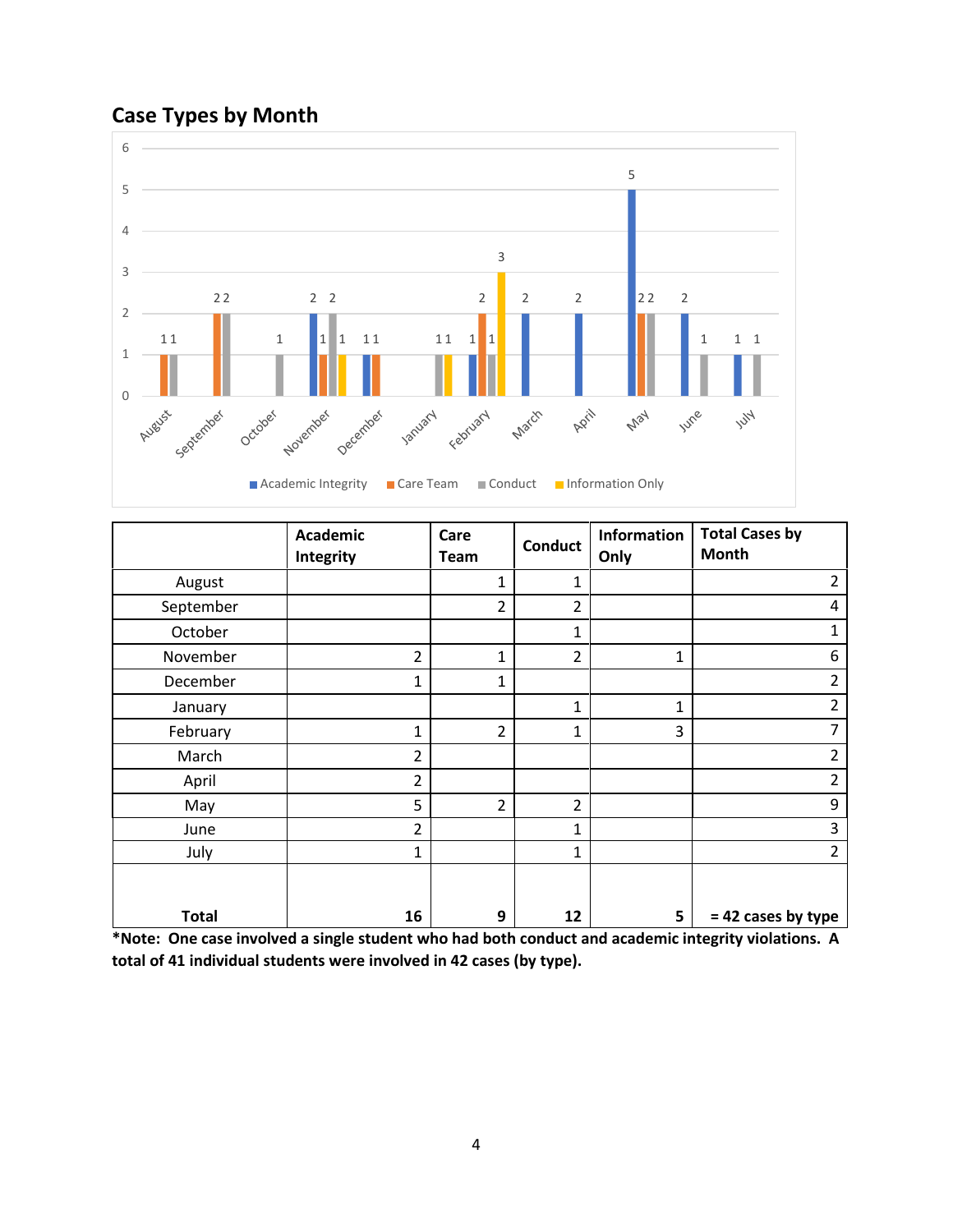# **Academic Integrity Case Violations by Type**



| <b>Academic Integrity</b>  |                                                |
|----------------------------|------------------------------------------------|
| <b>Violations</b>          | <b>Frequency of Violations</b>                 |
| Cheating                   |                                                |
| Complicity in              |                                                |
| <b>Academic Dishonesty</b> | 6                                              |
| Fabrication and            |                                                |
| Falsification              | 3                                              |
| Plagiarism                 | 8                                              |
| Total                      | 22 total academic integrity violations by type |

**\*Note: 16 cases of activity integrity were reported. Some cases involved multiple types of academic integrity violations.** 

#### **Academic Integrity Case Violations by Division**



| <b>Academic Integrity Violations by Division</b>  | <b>Frequency of Violations</b>             |
|---------------------------------------------------|--------------------------------------------|
| <b>Applied Career Technologies</b>                |                                            |
| Arts & Sciences                                   | 13                                         |
| <b>Business &amp; Public Service Technologies</b> |                                            |
| <b>Health Sciences</b>                            |                                            |
| Total                                             | 16 total academic integrity cases reported |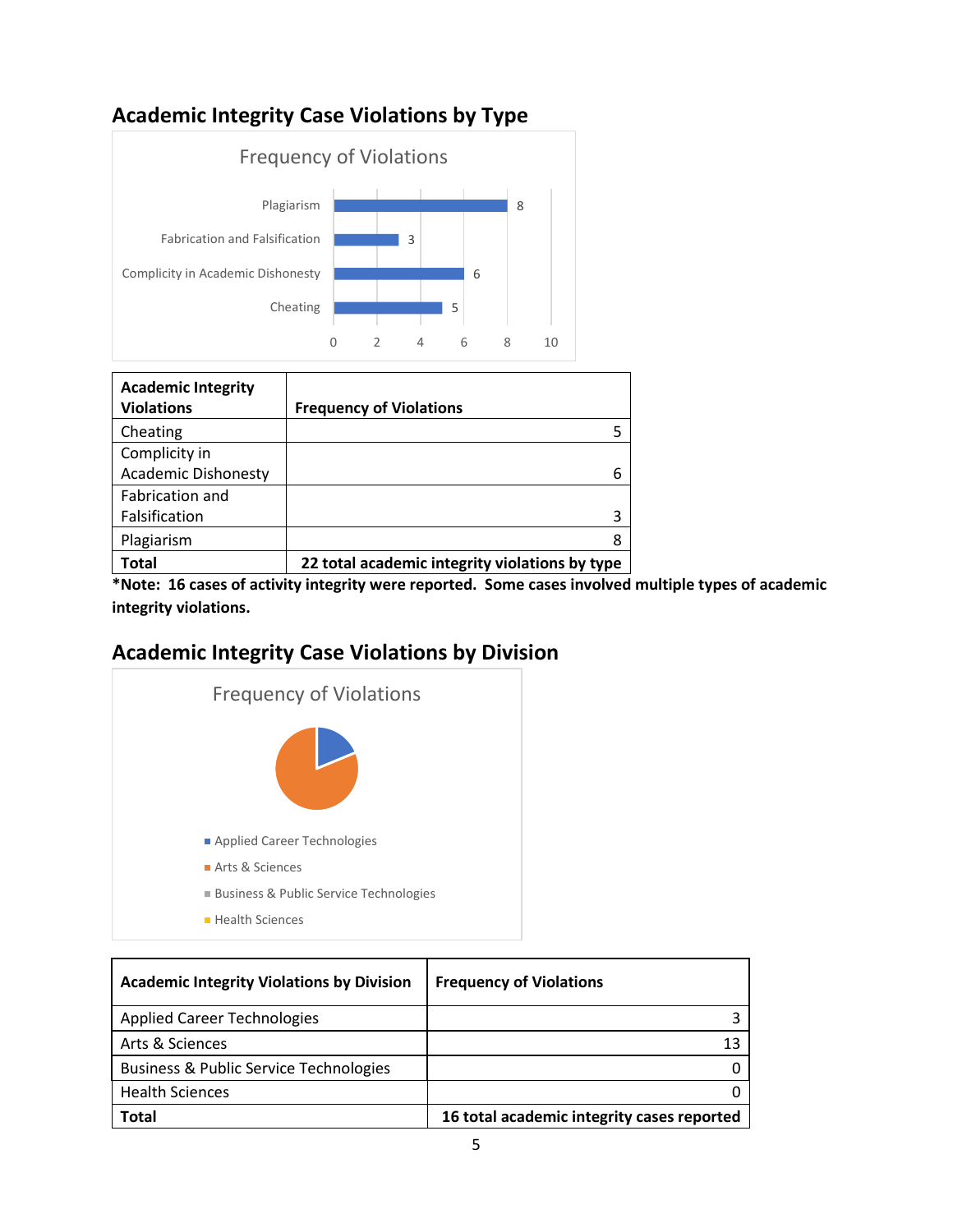### **Conduct Case Violations by Type**



| <b>Conduct Violations</b>          | <b>Frequency of Violations</b>          |
|------------------------------------|-----------------------------------------|
| Abuse - Physical                   | 3                                       |
| Abuse – Verbal                     | 6                                       |
| <b>Academic Disruption</b>         | 4                                       |
| Bullying/Harassment                | $\mathfrak{p}$                          |
| Drugs - Possession                 | 1                                       |
| Drugs - Under the Influence        | 1                                       |
| <b>False Information</b>           | 2                                       |
| Harassment – General               | 1                                       |
| <b>Official Documents - Misuse</b> | 1                                       |
| Tobacco Use                        | 1                                       |
| <b>Stalking</b>                    | 1                                       |
| Total                              | 23 total violations of rules of conduct |

**\*Note: 12 conduct cases were reported. Some cases involved multiple violations of the rules of conduct.** 

# **Frequency of Sanctions – Conduct Cases**

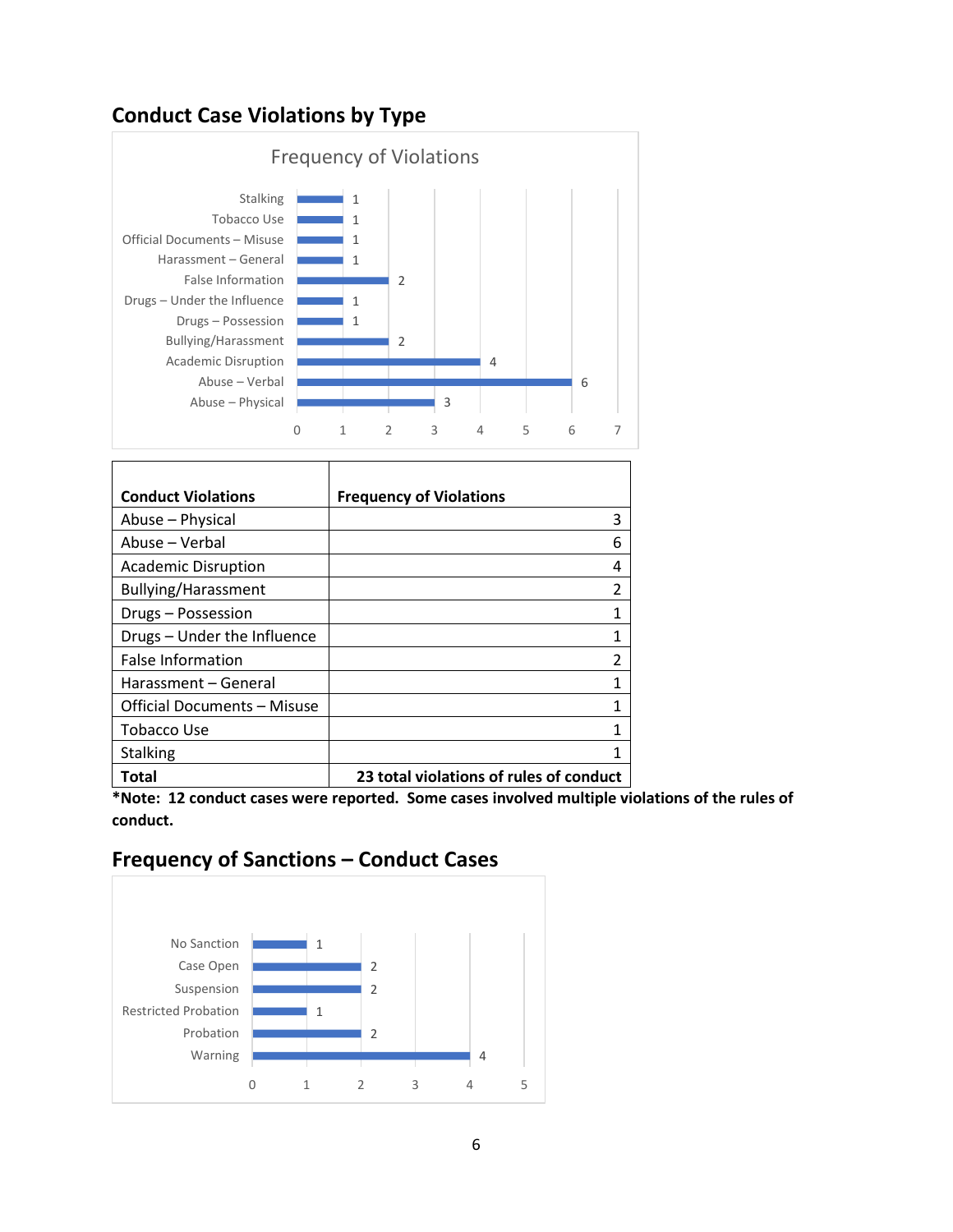| <b>Sanction Types</b>       | # of times issued                      |
|-----------------------------|----------------------------------------|
| Warning                     |                                        |
| Probation                   | 2                                      |
| <b>Restricted Probation</b> |                                        |
| Suspension                  |                                        |
| Case Open                   | 2                                      |
| No Sanction                 |                                        |
| Total                       | 12 total conduct case sanctions issued |

#### **Location of Conduct Incidents**



| Location             | # of Violations        |
|----------------------|------------------------|
| Alleghany Center     | 1                      |
| Artistic Academy     | 3                      |
| <b>Ashe Campus</b>   | 1                      |
| <b>Bookstore</b>     | 1                      |
| Commons – Alumni     |                        |
| Hall                 |                        |
| Daniel Hall          | 1                      |
| Not Applicable       | 1                      |
| Parking Lot - Alumni |                        |
| Hall                 |                        |
| Parking Lot – Lowes  |                        |
| Hall                 |                        |
| Total                | 12 total conduct cases |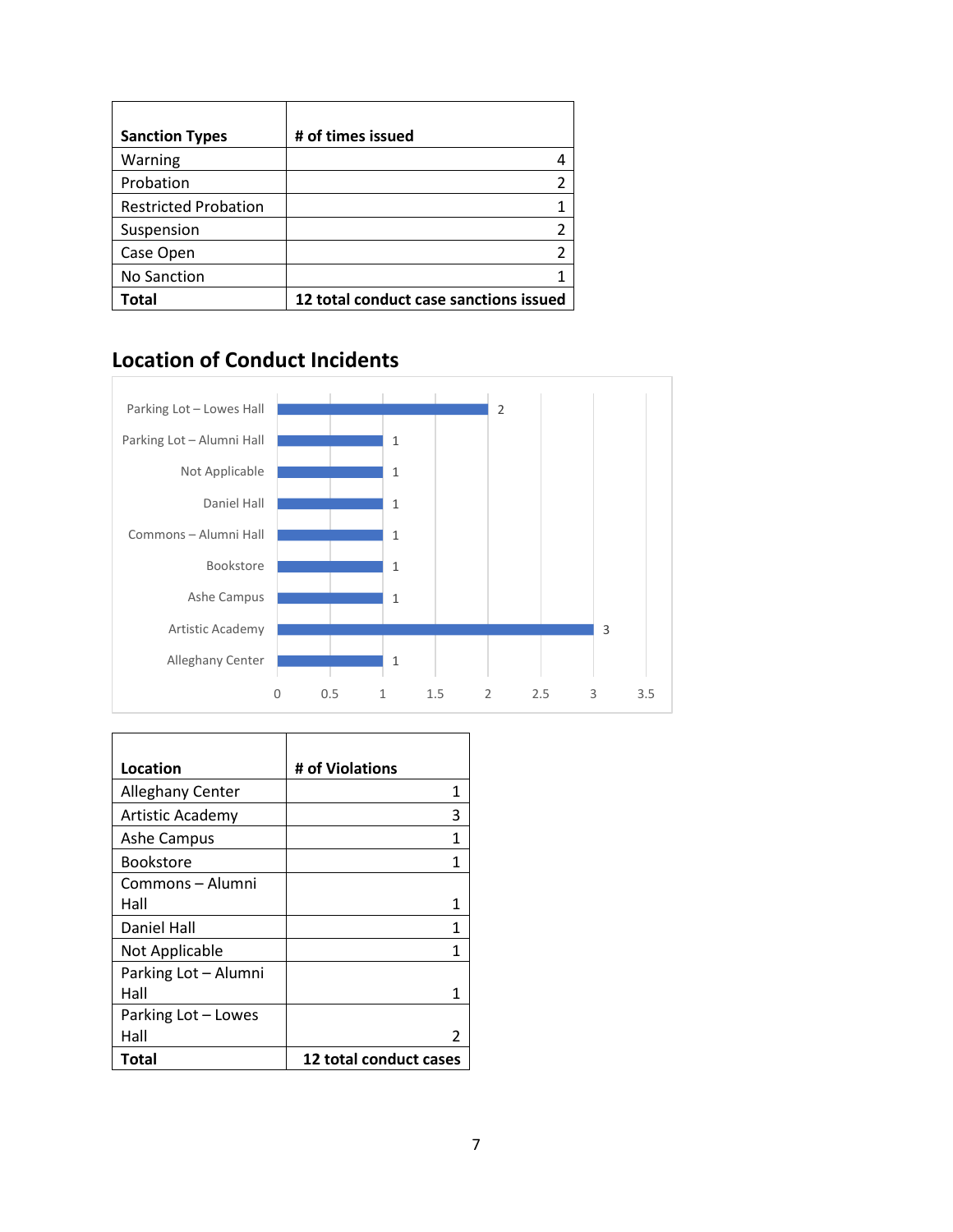# **Information Only Cases**



| <b>Information Only</b>  | # of Meetings                        |
|--------------------------|--------------------------------------|
| <b>Tobacco Violation</b> |                                      |
| (Vaping)/Reminder        |                                      |
| about Tobacco Policy     |                                      |
| Total                    | 5 total information<br>only meetings |

# **Case Types by Gender**



| Female | 13                     |
|--------|------------------------|
| Male   | 14                     |
| Total  | 27 individual students |

**\*Note: One case involved a single student who had both conduct and academic integrity violations. Although there was a combined total of 28 academic integrity and conduct cases, a total of 27 individual students were involved in the cases.**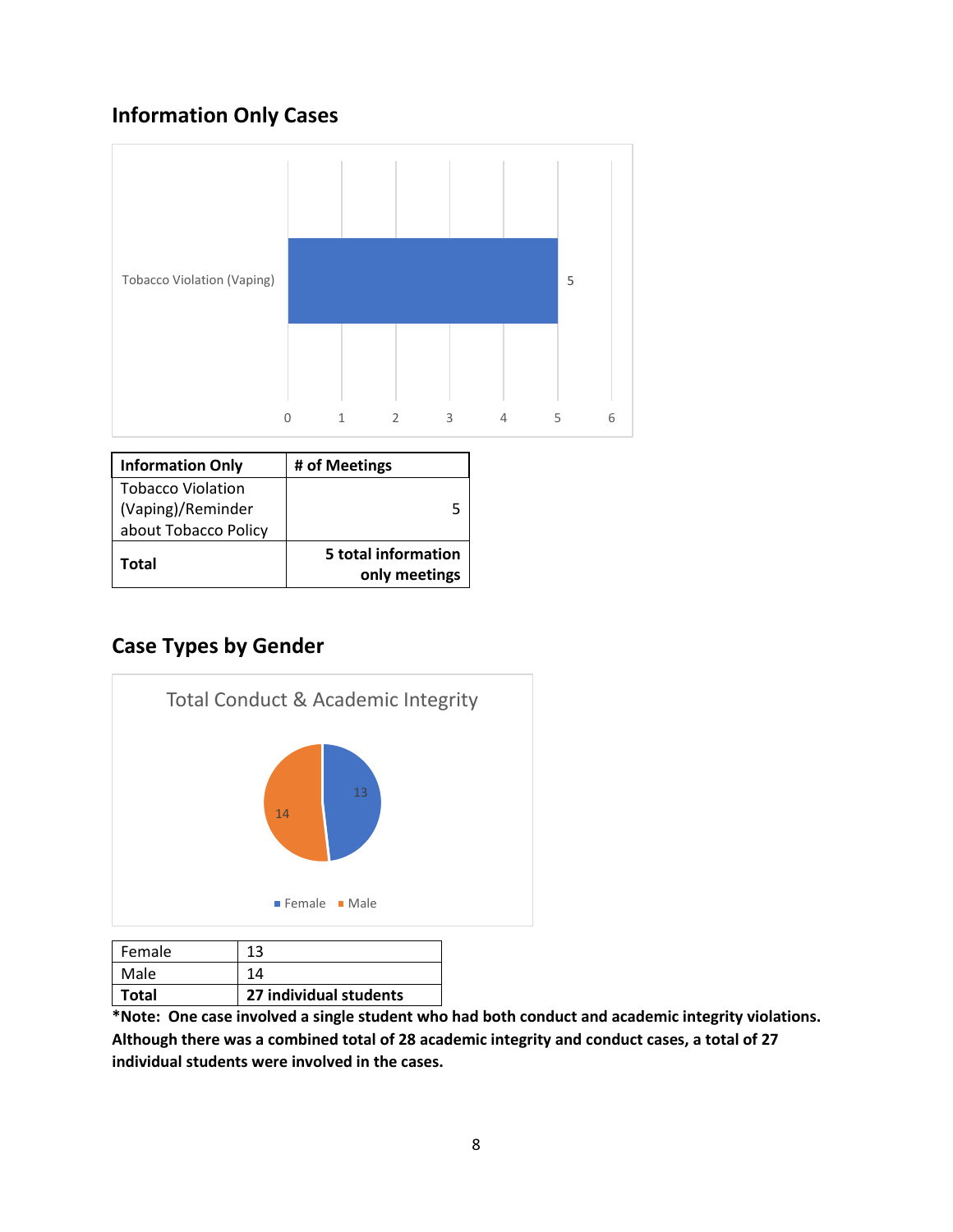

| Total  | 16 individual students |
|--------|------------------------|
| Male   |                        |
| Female | 10                     |



| Total         | 9 individual students |
|---------------|-----------------------|
| Male          |                       |
| <b>Female</b> |                       |